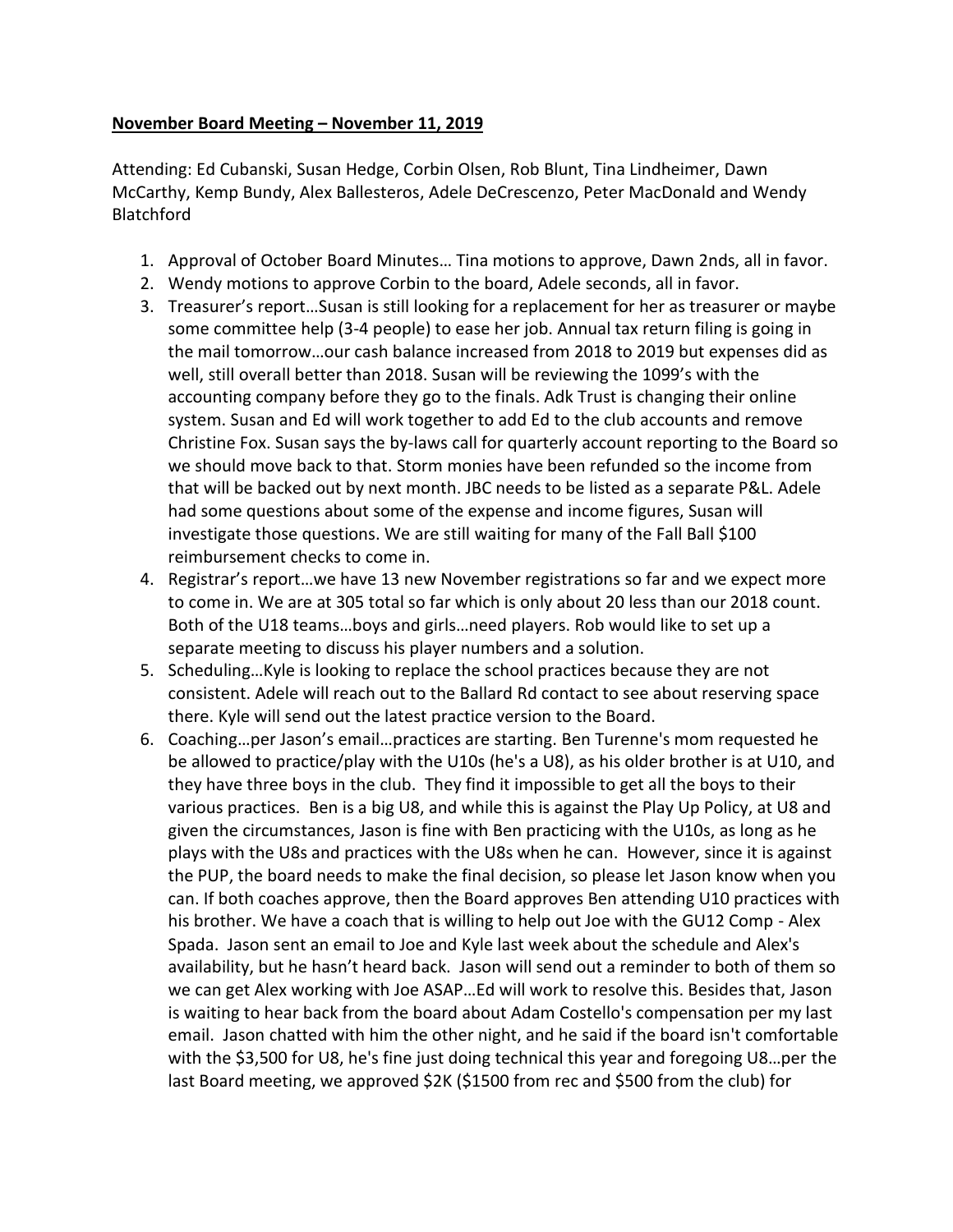technical training….Peter suggests that Ed and/or Kemp meet with Adam to discuss the situation…is he asking for another \$1500 or \$3500 from the club?

- 7. The conversations with the Storm parents went well. Their biggest concern was losing their third practice. Ed suggests running a practice at Charbs on goalie training days on the other half of the field…but they will have a dialog and look at all options.
- 8. Peter suggests having the coaches attend a Board meeting at some time to introduce themselves.
- 9. CPR training update…Ed needs the list of those who attended the class and Adele will get that to him tomorrow. Of those who signed up, all but 2 attended the class. Tina will put together a list of our head coaches with compliance status.
- 10. Fundraising and Sponsorship…Dawn and Adele will be meeting soon to discuss Hallwear and fundraising opportunities for that. For Dine to Donate, Dawn suggests going to every other month and Tina suggests doing an Applebee's pancake breakfast instead, pairing an older team with a younger team. A photographer also reached out to the club about doing photos for a 20% donation and Dawn is in conversations about this. May Day banner letters will start going out this month. Kemp suggests a holiday letter to see if any parents/companies want to make a donation to the club or scholarships, etc. Dawn will contact BrainWorksStudio about adding fundraising options to our website.
- 11. We have about \$2K from soccer.com from the training shirt sales to buy something for the coaches….maybe for those who are 100% compliant. And maybe some could be used for Board members since they don't receive any compensation. Kyle motions to approve the funds for coach swag, Tina 2nds, all in favor.
- 12. Managers…all are now placed and doing well.
- 13. Jingle Bell Cup…we are open and receiving registrations. About steady with where we were last year but still have several spots to fill in each bracket. Soft close on the registration on Friday. The first bracket we are probably not running is boys U16-18 due to lack of interest/registrations. Any brackets that don't make we will try to run friendlies games for them. We will be ordering the balls for the tournament this week. Wendy will send out weekly emails updating the board with status of the tournament.
- 14. May Day…all paperwork has been submitted to CDYSL and we are just waiting for approval to open registration. They have had our paperwork for a month at this point. Last year our registration opened November 1 so we are behind a bit this year due to the CDYSL delay. They will not begin meeting until January for planning purposes, but Gavin is reserved as are the tents and golf carts. Wendy will begin working on food vendors next. They would like approval from the Board to once again advertise thru GotSoccer at a cost of \$1,000. Ed motions to approve the funds, Tina seconds, all in favor.
- 15. Kemp suggests getting a contract ready for our coaches, on which they can sign off on the compliance issues they have completed. Once developed, it can be shared and approved electronically and then edited by the end of December so it's ready for the beginning of the year.
- 16. Daniels Rd…Porta Potty has been removed. We need to revisit to see if we will keep using the field or stop.